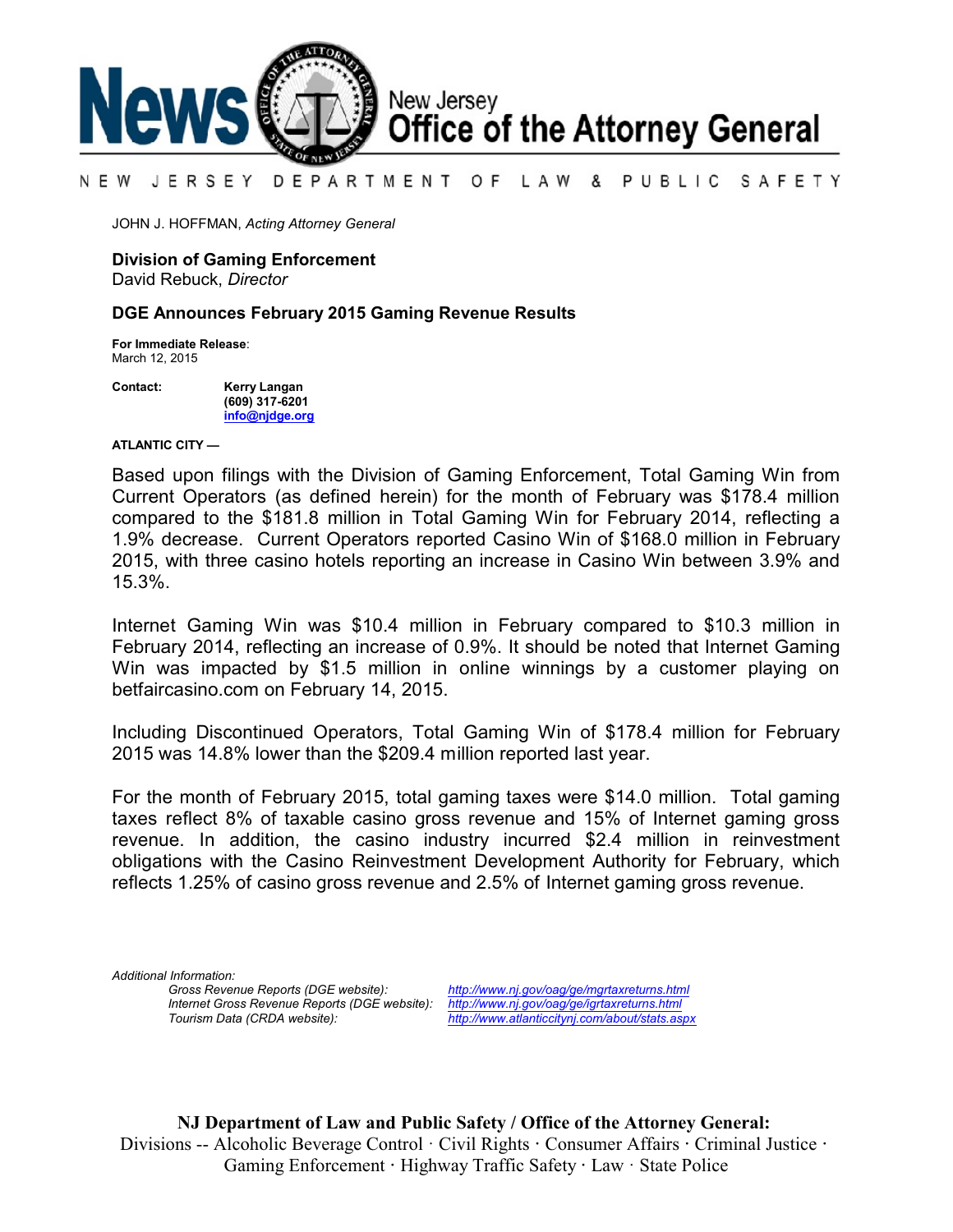# **FEBRUARY 2015 STATISTICS**

## *GAMING WIN INFORMATION*

|                                               |                          |               |                    |                  |                | Increase (Decrease) |        |  |  |
|-----------------------------------------------|--------------------------|---------------|--------------------|------------------|----------------|---------------------|--------|--|--|
| <b>February</b>                               |                          | 2015          |                    | 2014             |                |                     | %      |  |  |
| Slot Machine Win                              | $\overline{\mathcal{S}}$ | 119,579,671   | $\mathbf{\hat{z}}$ | 139,256,980      | $\mathfrak{S}$ | (19,677,309)        | (14.1) |  |  |
| Table Game Win                                |                          | 48,461,596    |                    | 59,860,781       |                | (11, 399, 185)      | (19.0) |  |  |
| Casino Win                                    |                          | 168,041,267   |                    | 199,117,761      |                | (31,076,494)        | (15.6) |  |  |
|                                               |                          |               |                    |                  |                |                     |        |  |  |
| Peer-to-Peer                                  |                          | 2,045,655     |                    | 3,109,203        |                | (1,063,548)         | (34.2) |  |  |
| <b>Other Authorized Games</b>                 |                          | 8,358,712     |                    | 7,197,883        |                | 1,160,829           | 16.1   |  |  |
| Internet Gaming Win                           |                          | 10,404,367    |                    | 10,307,086       |                | 97,281              | 0.9    |  |  |
|                                               |                          |               |                    |                  |                |                     |        |  |  |
| <b>Total Gaming Win</b>                       |                          | 178,445,634   |                    | 209,424,847      |                | (30, 979, 213)      | (14.8) |  |  |
| Less: Discontinued Operators (a)              |                          |               |                    | 27,604,106       |                | (27,604,106)        | n/a    |  |  |
| <b>Total: Current Operators (b)</b>           |                          | \$178,445,634 |                    | \$181,820,741    |                | (\$3,375,107)       | (1.9)  |  |  |
|                                               |                          |               |                    |                  |                |                     |        |  |  |
| <b>February YTD</b>                           |                          |               |                    |                  |                |                     |        |  |  |
| Slot Machine Win                              | \$                       | 245,091,611   | \$                 | 269,326,449      | \$             | (24, 234, 838)      | (9.0)  |  |  |
| Table Game Win                                |                          | 108,933,076   |                    | 116,078,441      |                | (7, 145, 365)       | (6.2)  |  |  |
| Casino Win                                    |                          | 354,024,687   |                    | 385,404,890      |                | (31, 380, 203)      | (8.1)  |  |  |
|                                               |                          |               |                    |                  |                |                     |        |  |  |
| Peer-to-Peer                                  |                          | 4,345,081     |                    | 6,551,474        |                | (2,206,393)         | (33.7) |  |  |
| <b>Other Authorized Games</b>                 |                          | 17,626,623    |                    | 13,216,669       |                | 4,409,954           | 33.4   |  |  |
| Internet Gaming Win                           |                          | 21,971,704    |                    | 19,768,143       |                | 2,203,561           | 11.1   |  |  |
| <b>Total Gaming Win</b>                       |                          | 375,996,391   |                    | 405,173,033      |                | (29, 176, 642)      | (7.2)  |  |  |
|                                               |                          |               |                    |                  |                |                     |        |  |  |
| Less: Discontinued Operators (a)              |                          |               |                    | 57,056,749       |                | (57,056,749)        | n/a    |  |  |
| <b>Total Current Operators (b)</b>            |                          | \$375,996,391 |                    | \$348,116,284    | \$             | 27,880,107          | 8.0    |  |  |
|                                               |                          |               |                    |                  |                |                     |        |  |  |
| <b>GROSS REVENUE AND CRDA TAX INFORMATION</b> |                          |               |                    |                  |                |                     |        |  |  |
|                                               |                          |               |                    |                  |                |                     |        |  |  |
|                                               | <b>Total CRDA</b>        |               |                    | Total            |                |                     |        |  |  |
|                                               | Obligations (c)          |               |                    | Gaming Taxes (d) |                |                     |        |  |  |
| February 2015                                 | \$                       | 2,361,009     | \$                 | 13,977,896       |                |                     |        |  |  |
| <b>YTD February 2015</b>                      | \$                       | 4,975,073     | \$                 | 29,096,264       |                |                     |        |  |  |
|                                               |                          |               |                    |                  |                |                     |        |  |  |

(a) Discountinued Operators reflect ceased operators that did not report win during the last day of the current month.

(b) Current Operators reflect active operators reporting win during the last day of the current month.

(c) Total CRDA Obligations reflect 1.25% of casino gross revenue and 2.5% of Internet gaming gross revenue.

(d) Total Gaming Taxes reflect 8% of taxable casino gross revenue and 15% of Internet gaming gross revenue. Taxable casino gross revenue reflects casino gross revenue less the deduction for eligible promotional gaming credits. Gross Revenue is not Win, is unaudited, and subject to adjustment. Year-to-Date Gross Revenue amount includes any amendments received since the prior monthly press release.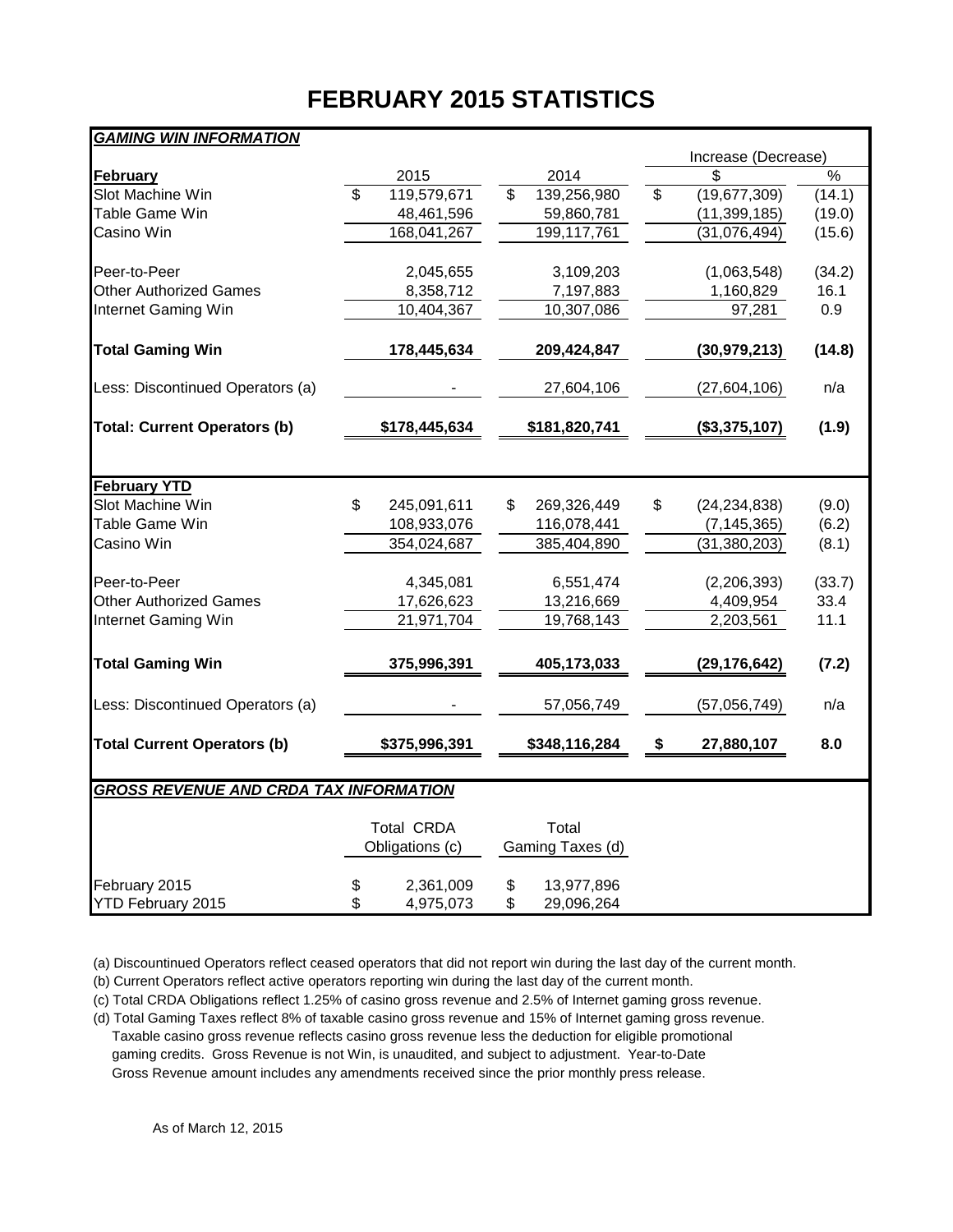### **THE ATLANTIC CITY CASINO INDUSTRY MONTHLY WIN COMPARISON FOR THE MONTH ENDED ENDED FEBRUARY 2015 VERSUS 2014**

|                                     | <b>CASINO WIN</b> |                  | <b>INCREASE</b><br>(DECREASE) |                      | <b>INTERNET GAMING WIN</b> | <b>INCREASE</b><br>(DECREASE) | <b>TOTAL GAMING WIN</b> |               | <b>INCREASE</b><br>(DECREASE) |
|-------------------------------------|-------------------|------------------|-------------------------------|----------------------|----------------------------|-------------------------------|-------------------------|---------------|-------------------------------|
| <b>Current Operators</b>            | 2015              | 2014             | $\%$                          | 2015                 | 2014                       | $\frac{0}{0}$                 | 2015                    | 2014          | $\frac{0}{0}$                 |
| <b>Bally's AC</b>                   | \$<br>14,352,285  | \$<br>16,619,481 | (13.6)                        | \$<br>$\overline{a}$ | \$                         | n/a                           | \$<br>14,352,285        | \$16,619,481  | (13.6)                        |
| <b>B</b> orgata                     | 44,870,853        | 45,855,926       | (2.1)                         | 3,735,720            | 4,085,444                  | (8.6)                         | 48,606,573              | 49,941,370    | (2.7)                         |
| Caesars                             | 24,675,194        | 25,619,654       | (3.7)                         |                      | $\overline{\phantom{a}}$   | n/a                           | 24,675,194              | 25,619,654    | (3.7)                         |
| Caesars Interactive NJ              |                   |                  | n/a                           | 2,528,315            | 3,335,470                  | (24.2)                        | 2,528,315               | 3,335,470     | (24.2)                        |
| Golden Nugget                       | 14,491,994        | 12,566,766       | 15.3                          | 1,464,002            | 460,121                    | 218.2                         | 15,955,996              | 13,026,887    | 22.5                          |
| Harrah's                            | 27,414,930        | 26,379,621       | 3.9                           |                      |                            | n/a                           | 27,414,930              | 26,379,621    | 3.9                           |
| Resorts                             | 10,723,360        | 9,694,948        | 10.6                          | 50,909 (c)           |                            | $-(c)$<br>n/a                 | 10,774,269              | 9,694,948     | 11.1                          |
| Tropicana                           | 19,393,652        | 19,696,129       | (1.5)                         | 2,625,421            | 1,345,138                  | 95.2                          | 22,019,073              | 21,041,267    | 4.6                           |
| Trump Plaza (Internet)              |                   |                  | n/a                           |                      | 493,590 (d)<br>$-$ (d)     | n/a                           |                         | 493,590       | n/a                           |
| Trump Taj Mahal                     | 12,118,999        | 15,668,453       | (22.7)                        |                      |                            | n/a                           | 12,118,999              | 15,668,453    | (22.7)                        |
| <b>Total: Current Operators (a)</b> | 168,041,267       | \$172,100,978    | (2.4)                         | 10,404,367           | 9,719,763                  | 7.0                           | \$178,445,634           | \$181,820,741 | (1.9)                         |
| Discontinued Operators (b)          |                   | 27,016,783       | n/a                           |                      | 587,323                    | n/a                           |                         | 27,604,106    | n/a                           |
| <b>Total: Industry</b>              | 168,041,267<br>S. | \$199,117,761    | (15.6)                        | \$10,404,367         | \$10,307,086               | 0.9                           | \$178,445,634           | \$209,424,847 | (14.8)                        |

(a) Current Operators reflect active operators reporting win during the last day of the current month.

(b) Discountinued Operators reflect ceased operators that did not report win during the last day of the current month.

Discontinued Operators include Atlantic Club, Showboat, Revel, Trump Plaza (land-based), and Taj Mahal (Internet Gaming Win).

(c) Resorts began Internet operations on 2/21/15.

(d) Internet gaming website Betfair.com shifted operations from Trump Plaza to Golden Nugget on November 21, 2014.